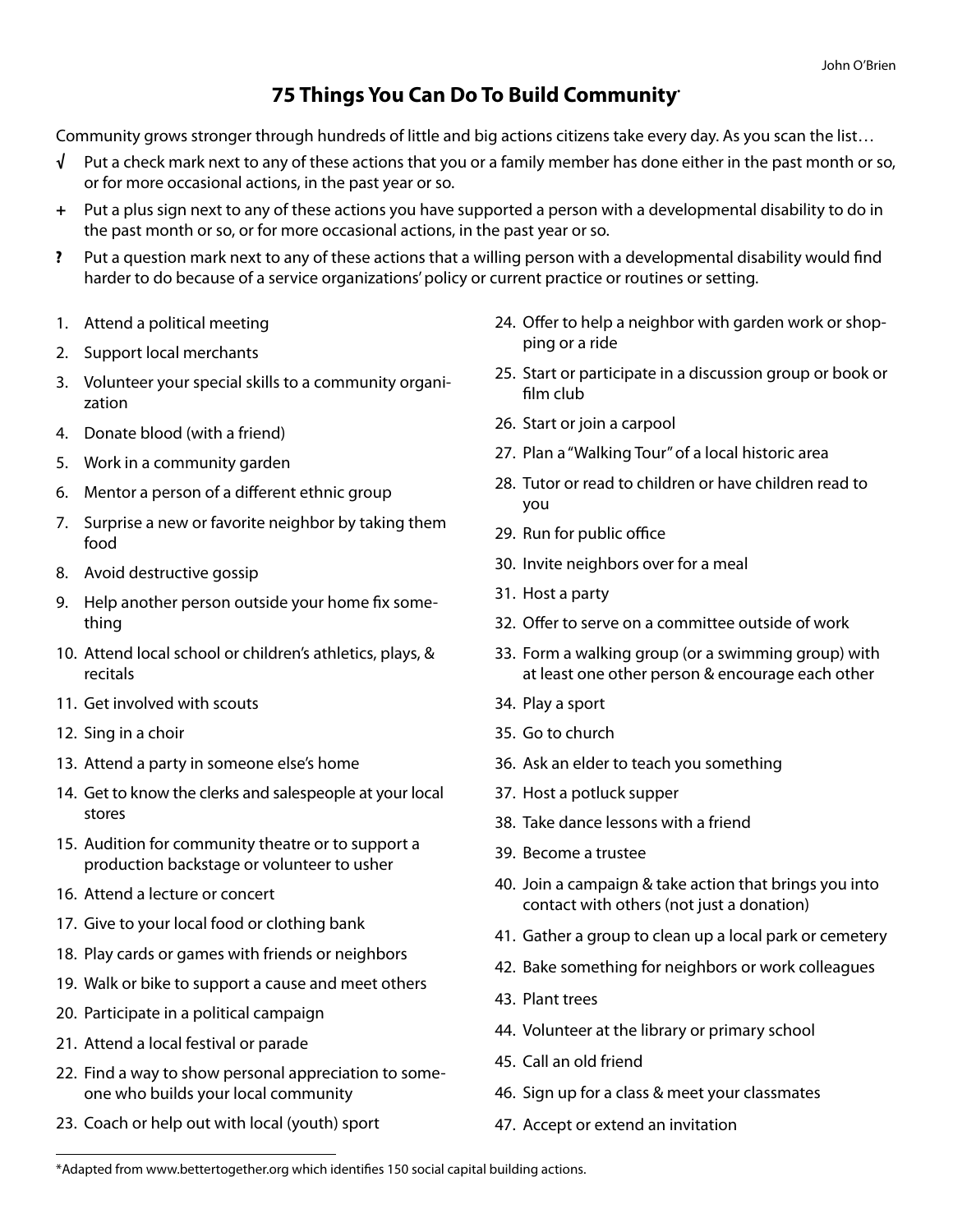- 48. Log off and go to the park
- 49. Say hello to strangers
- 50. Find out more by talking with a neighbor you don't know very well yet
- 51. Host a movie night
- 52. Help out with or create a newsletter
- 53. Collect oral histories to discover the interesting things people have done
- 54. Cut back on TV
- 55. Join in to help carry something heavy
- 56. Make gifts of time
- 57. Greet people
- 58. If you think someone needs help, ask to find out & do what you can
- 59. Fix it even if you didn't break it
- 60. Pick up litter even if you didn't drop it
- 61. Attend gallery openings & art exhibits
- 62. Organize a neighborhood yard sale
- 63. Read or listen to the local news faithfully
- 64. Attend a public meeting or hearing & speak up
- 65. When inspired write a personal note or send a card to friends
- 66. Offer to watch a neighbor's home while they are away.
- 67. Help out with recycling
- 68. Ask to see a friend's photos
- 69. Invite a local politician or official to speak to a group you belong to
- 70. Start talking to people you see regularly
- 71. Listen to the children you know and find out what matters to them
- 72. Plan a reunion of family, friends, or people with whom you had a special connection
- 73. Hire local young people for odd jobs
- 74. Write a letter to the editor
- 75. Join a group that is likely to lead to making new friends of different ethnicity, or religion, or income, or life experience